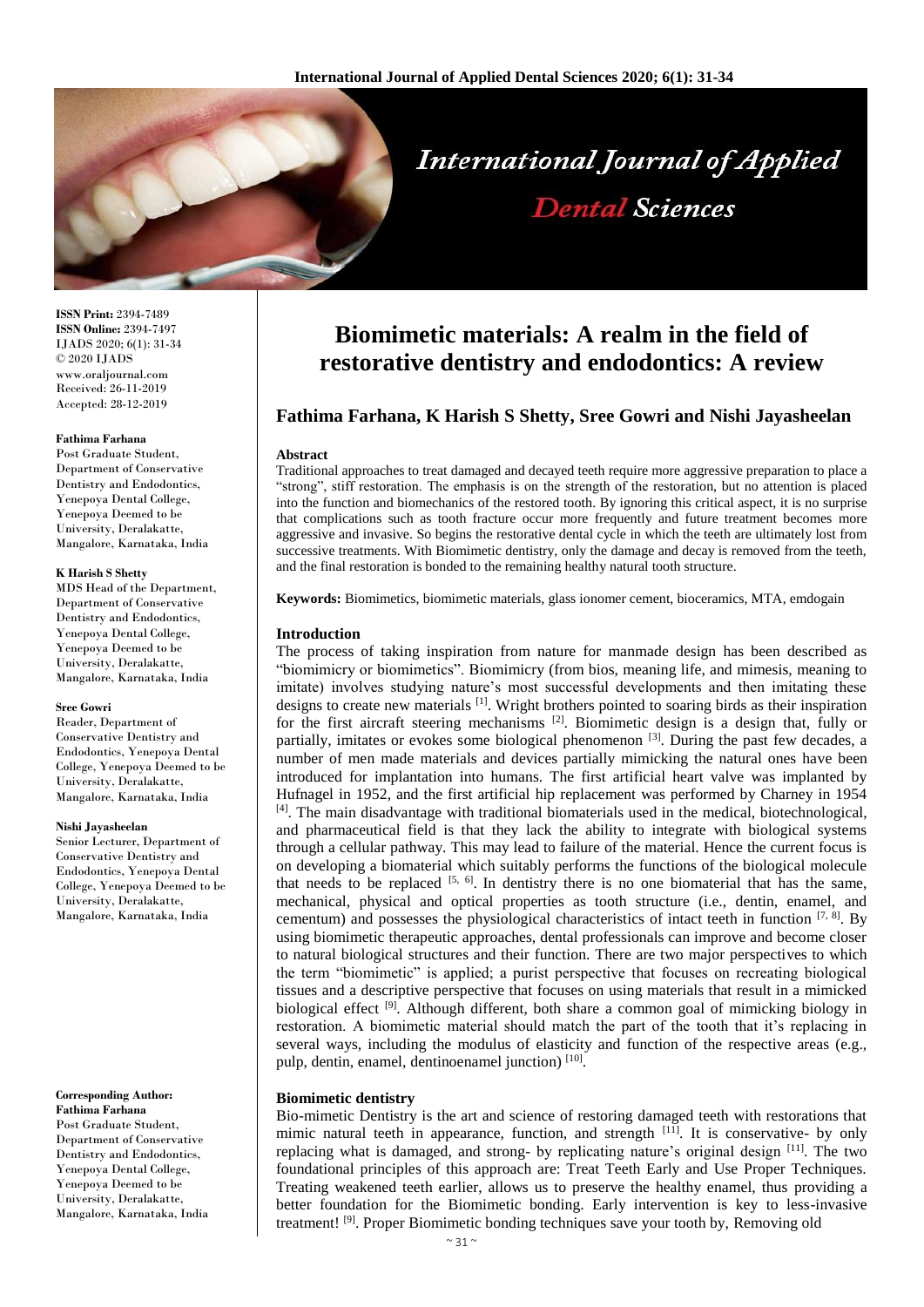bacteria and infection, Sealing out new infection & bacteria, Eliminating sensitivity, Restoring natural strength and function.

# **Biomimetics in restorative dentistry**

The goal of Biomimetics in Restorative Dentistry is to return all of the prepared dental tissues to full function by the creation of a hard tissue bond that allows functional stresses to pass through the tooth, drawing the entire crown into the final functional biologic and esthetic results  $[9, 10]$ . One more important aspect of biomimetic dentistry needs to be addressed as; less dentistry is the best dentistry; or even say no dentistry is the best dentistry. Bonded porcelain restorations are recommended to treat the most perilous situation (non vital or fractured teeth) thus avoiding the use of intraradicular parts or full coverage crowns [9] .

# **Biomimetic materials in restorative dentistry**

A bio-mimetic material should match the part of the tooth that it's replacing in several ways, including the modulus of elasticity and function of the respective areas (e.g. pulp, dentin, enamel, dentino-enamel junction) <sup>[9]</sup>. Calcium hydroxide, Glass ionomer cements, Nanocomposite, Mineral Trioxide Aggregate, Biodentine, Bioaggregate, Bioactive glass, Calcium enriched mixture, Casein phosphopeptide amorphous calcium phosphate[CPP-ACP], Octacalcium phosphate, Calcium phosphate material, Platlet rich fibrin, Emdogain. Generex, Capasio, Quickset

**Glass Ionomer cement [6, 9, 10] :** Its a Bio-mimetic material, Bonds chemically to tooth structure. It releases fluorides and decrease secondary caries. It has coefficient of thermal expansion near to natural tooth

**Self-healing composites [12-14] :** Self healing composite contain resin filled microcapsules. If a crack occurs in the epoxy composite material, the microcapsules rupture near the crack and release the resin. The resin fills the crack and reacts with a Grubbs catalyst dispersed in the epoxy composite, resulting in a polymerization of the resin and crack repair.

**Calcium Hydroxide [6] :** Introduced to dentistry by Hermann. It has a pH of approximately 12.5. It has antibacterial properties and the ability to induce tertiary dentin formation.

**MTA [6, 15, 16] :** It is a calcium silicate based hydrophilic material developed by Torabinejad. It has ph value range 10- 12.5 and forms calcium hydroxide and hydroxy-apetite like crystals on setting in presence of phosphate containing solution. It causes periodontal ligament attachment, cementum growth, and dentinal bridge formation. It show good adhesion to dentin. It has low solubility than calcium hydroxide and no tunnel defects are seen when used in vital pulp therapy.

**TheraCal [6, 15] :** It is a light cured resin material having calcium silicate filler particles. As compared to Pro Root MTA and Dycal, it has low solubility and high calcium release.

**Nano-WMTA [15] :** Introduced by Saghiri *et al*. It has small particle size than MTA and has zeolite and strontium, di sodium hydrogen phosphate in its composition. It shows less solubility in acidic ph and high push out bond strength as compared to WMTA

**Ceramicrete:** It is a new generation calcium based material, which has hydroxyl-apatite in powder and cerium oxide radioopaque fillers. It is biocompatible and radio-opaque and release calcium and phosphate ions during setting. Its sealing ability is higher compared to a Super EBA and Pro-Root MTA when used as root end filling material. Immersion of the set ceramicrete material in a Phosphate containing fluid (PCF), lead to formation of Di-calcium phosphate dihydrate (DPCD) or hydroxyl-apatite on the surface. Ceramicrete shows bioactivity. Setting time-150 min. It has immediate ph 2.2 which increases with time

**Generex A [15, 16] :** It is a calcium silicate based material, used for root end filling. It has good handling properties compared to WMTA in acidic form it has superior washout resistance than WMTA.

**Generex B [15, 16] :** It is new calcium silicate based material used as root canal sealer. It has flow of 29mm, that allows it enter into complex root canal system. Working time-65 min. It has film thickness of 32 micron.

**Capasio:** It is a new calcium silicate based material composed of bismuth oxide, dental glass, polyvinyl acetate, calcium- alumino silicate. It is used for root end filling in endodontics and penetrate dental tubule. It forms calcium hydroxide and hydroxyapatite on seting. It may be used as a permanent dentine substitute as its mechanical properties are similar to dentin. When used as base, composite placement should be delayed for more than 2 weeks to allow complete maturation of material.

**Doxadent** <sup>[6, 15]</sup>: It is calcium- aluminate based cement which react with water containing lithium salts to forms katoite and gibbsite. It is inorganic and nonmetallic in nature. It is available as powder liquid component. Has alkaline ph. It is a hard material with low wear resistance. It is as strong as GIC but less than composite.

**Ceramir [6, 28] :** It is also a calcium aluminate based material, used for permanent cementation of FPD, gold inlay, only, all zirconia, all alumina crown. It forms hydroxyapatite when comes in contact with inorganic phosphate of saliva and shows good gingival response when used as luting agent

**Hydroxyapatite [15] :** It is non restorable calcium phosphate material. It is osteoconductive in nature and has composition similar to bone. It bond to bone. As, it has low mechanical properties so not used in load bearing area. It is used in bone grafting, as a filler in composite resins. Hydroxyapatite has been for endodontic treatment including pulp capping, repair of perforation, apical barrier formation, and repair of periapical defects. Jean *et al*. suggested that the degree of mineralization of reparative dentin formation obtained with tricalcium-phosphate hydroxyapatite was quicker and thicker when compared with that produced by calcium hydroxide.

**Calcium phosphate cement [6, 15] :** It is moldable viscous, self setting material discovered by Brown and Chowin in 1980. It forms hydroxyapetite on setting and has alkaline ph. It has setting time of 20 min. It has compressive strength comparable to trabecular bone [11-12MPa] It is inexpensive and has good handling properties.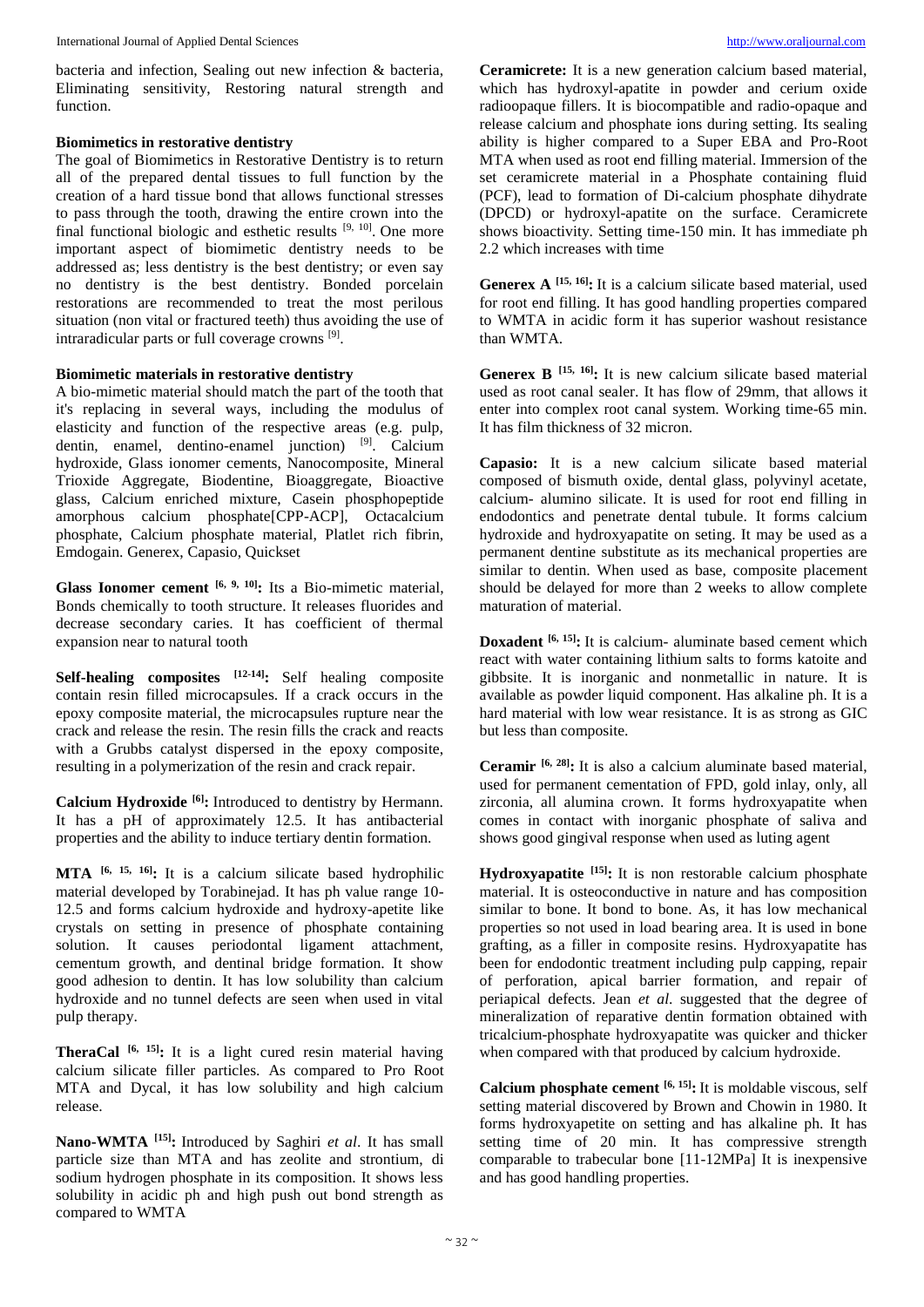**ACP Technology [Enamelon, Enamel Care] [15] :** The ACP technology was developed by Dr. Ming S. Tung in1999. It is a two-phase delivery system consisting of calcium sulfate and di-potassium phosphate. When two salts are mixd, ACP forms which dissolve in saliva and help in remineralisation of tooth. Eg. Enamelon, Enamel Care toothpaste.

**Tricalcium phosphate [15] :** Tri-calcium phosphate materials act as osteo-conductive materials, permits growth of bone on their surface or into pores, It is biocompatible material and useful for inducing hard tissue formation, It has been used as capping agent, cleft-palate, apical barrier, apexification, vertical bone defect, and implants coating. It also has been used as tooth remineralising agent. It has poor mechanical properties and shows fast and uncontrollable rate of resorption.

**Bioactive glass [17, 18] :** It was first developed by Hench in 1969.these glasses are able to bind with bone and tissue and induce osteogenesis. These have different families and different composition. These can be used as bone graft and in management of dentin hypersensitivity and implant coating. Eg45S5

**Emdogain [15, 17] :** It is enamel matrix derivative containing product. Enamel matrix derivative protein are secreted by Hertwig epithelial root Sheth and induces the periodontal tissue formation. Emdogain mimic these processes of tooth development. Emdogain also contain non collagen proteins like Ameloblastin, tuftelin, enamelin and growth factor, bone morphogenic protein. It is used in replantation cases to decrease external root resorption, It has been used for pulpotomy, vital pulp therapy as it induces reparative dentin formation.

**Platlet rich fibrin membrane [15, 19-21] :** It is flexible, elastic membrane first developed by Choukaron *et al.* in France. It contain Platelets, growth factors and fibrin which enhances the wound healing.

#### **Biomimetic principles applied to cosmetic dentistry [9]**

Biomimetic dentistry is based on the philosophy that the intact tooth in its ideal hues and shades and, more importantly, its Intracoronal anatomy, mechanics and location in the arch, is the guide to reconstruction and the determinant of success <sup>[9]</sup>. This approach is conservative and biologically sound and in sharp contrast to the porcelain-fused-to-metal technique in which the metal casting with its high elastic modulus makes the underlying dentin hypofunctional [9].

## **Biomimetics in endodontics**

Minimally invasive Biomimetic Endodontics which new technology, is photon-induced Photo acoustic streaming (PIPS) [9] . Reciprocating handpieces and sonic devices were introduced with the idea of saving precious tooth structure, but further studies are needed [9].

## **Materials in endodontics [9]**

MTA Fillapex (angelus solutions odonatological, Londrina, PR, Brazil) is a calcium silicate-based bio ceramic sealer, created with an attempt to incorporate physical and chemical properties of a resin-based root canal sealer and the biological properties of MTA

MTA plus (Avalon biomed Inc., Bradenton, FL, USA) is a fine powder root canal sealer with composition similar to Pro

Root **[9]** .

**MTA Endosequence Root Repair Material (ERRM) putty**, ERRM paste RRM putty fast set (FS) and iroot FS Endosequence root repair material (ERRM) (Brasseler USA, Savannah, GA) delivered as a premixed mouldable putty (iRoot BP Plus) or as a preloaded paste in a syringe with delivery tips for intracanal placement. It contains calcium phosphate monobasic, calcium silicates, zirconium oxide and tantalum oxide. Inside dentinal tubules, ERRM forms tag-like structures  $[9, 15]$ . The RRMs allows gingival fibroblasts to grow on their surface. RRMs are premixed, single component materials which is ready to use from the syringe or a tiny screw-cap box and does not requires mixing, thus differentiating it from MTA, bio aggregate and bio dentin. RRM putty fast set (FS) has the initial setting time of 20 min. iRoot FS (Brasseler USA, Savannah, GA) is iRoot series material with improved handling properties and shorter setting time [9, 15].

## **Bioceramic Sealers**

**Endosequence BC sealer** (Brasseler USA, Savannah, GA) or iRoot SP root canal sealer (Innovative Bioceramix Inc., Vancouver, BC, Canada) is premixed bioceramic endodontic sealer containing tricalcium silicate, zirconium oxide, dicalcium silicate, calcium phosphate monobasic, colloidal silica, calcium silicates and calcium hydroxide. The iRoot SP possesses high pH, hydrophilicity, and active calcium hydroxide release.

**Other bioceramic sealers:** bio root rcs (septodont), gutta flow bio seal  $[9, 15]$ .

# **Bioceramic Gutta-Percha**

These are Gutta-Percha cones impregnated and coated with bioceramic nanoparticles and are verified with laser for tip and taper accuracy. Such cones with BC sealers allows "threedimensional" bonded obturation [9, 15].

## **Conclusion**

Biomimetics is the study of the formation, structure, or function of biologically produced substances and materials and biological mechanisms and processes especially for the purpose of synthesizing similar products by artificial mechanisms which mimic natural ones. And material fabricated by biomimetic technique based on natural process found in biological system is called a biomimetic material. The practice of dentistry has grown by leap and bounds in the past few decades. Replacement of diseased or lost tooth structure with biocompatible restorative materials is currently the order of today. But each of these procedures does have their own limitations and drawbacks. Regeneration of the lost tooth structure rather than replacement during treatment will ensure better prognosis and higher rate of success. Hence the future in dentistry would involve the use of such biomimetic materials which could successfully replace lost dentine, cementum and even the pulp tissue. Efforts are on through tissue engineering to create a biological tooth substitute that could completely replace the lost tooth structure. Biomimetic materials and methods will revolutionize the future of dentistry with the synergistic confluence of advances in signalling pathways underlying morphogenesis and lineage of stem/progenitor cells.